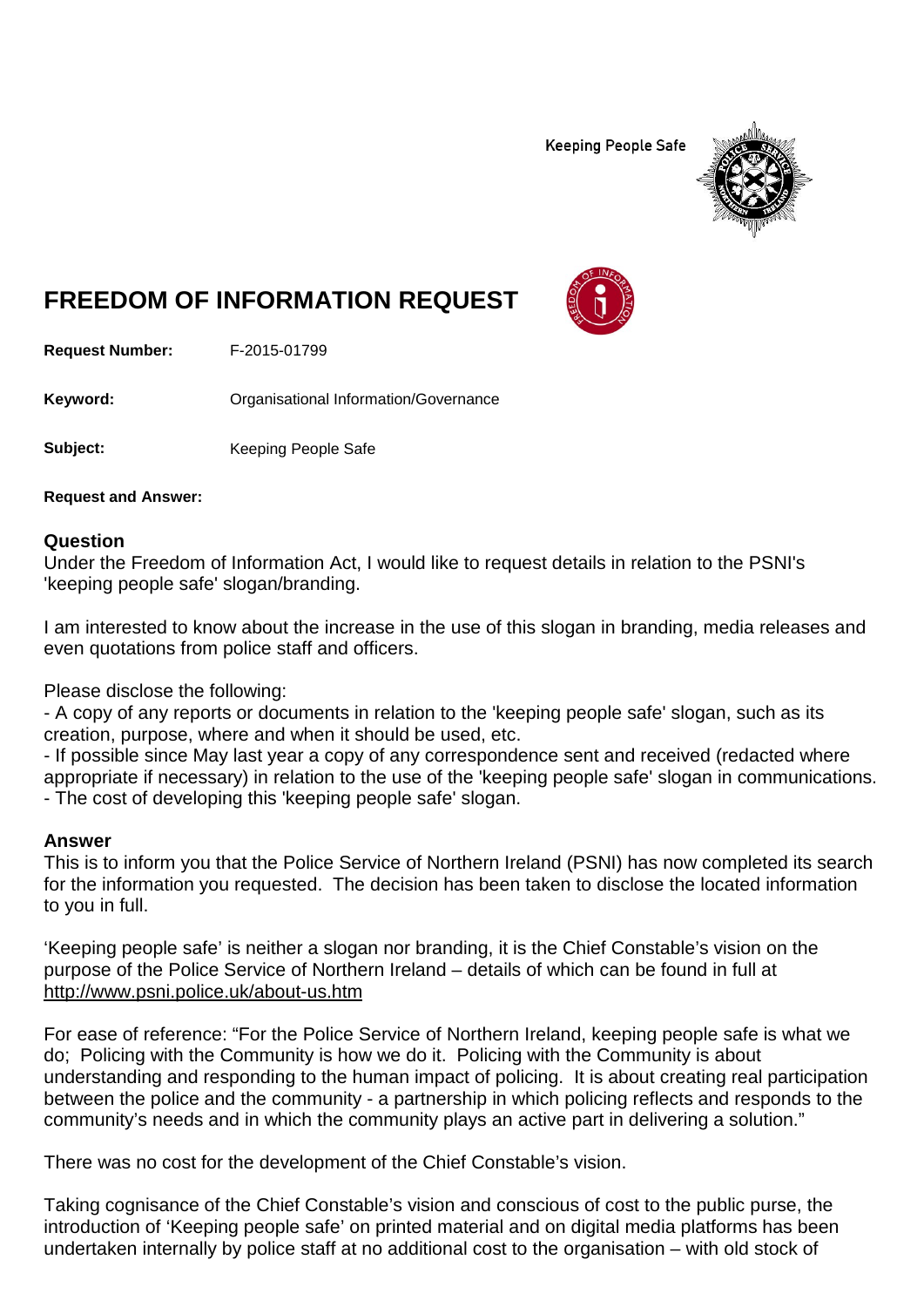materials being exhausted before new printed material being produced.

Various sections of the PSNI website are being updated as required.

Template documents, letterhead and power point presentations have been updated and made available to police officers and staff via the internal PSNI website. Internal brand identity guidelines encompassing the 'keeping people safe' vision are currently being updated.

Please find attached on pages 1 and 2, at the end of this correspondence, copies of 2 emails sent by the PSNI's Head of Corporate Communications to colleagues on this subject in May 2015.

If you have any queries regarding your request or the decision please do not hesitate to contact me on 028 9070 0164. When contacting the Freedom of Information Team, please quote the reference number listed at the beginning of this letter.

If you are dissatisfied in any way with the handling of your request, you have the right to request a review. You should do this as soon as possible or in any case within two months of the date of issue of this letter. In the event that you require a review to be undertaken, you can do so by writing to the Head of Freedom of Information, PSNI Headquarters, 65 Knock Road, Belfast, BT5 6LE or by emailing [foi@psni.pnn.police.uk.](mailto:foi@psni.pnn.police.uk)

If following an internal review, carried out by an independent decision maker, you were to remain dissatisfied in any way with the handling of the request you may make a complaint, under Section 50 of the Freedom of Information Act, to the Information Commissioner's Office and ask that they investigate whether the PSNI has complied with the terms of the Freedom of Information Act. You can write to the Information Commissioner at Information Commissioner's Office, Wycliffe House, Water Lane, Wilmslow, Cheshire, SK9 5AF. In most circumstances the Information Commissioner will not investigate a complaint unless an internal review procedure has been carried out, however the Commissioner has the option to investigate the matter at his discretion.

Please be advised that PSNI replies under Freedom of Information may be released into the public domain via our website @ [www.psni.police.uk](http://www.psni.police.uk/)

Personal details in respect of your request have, where applicable, been removed to protect confidentiality.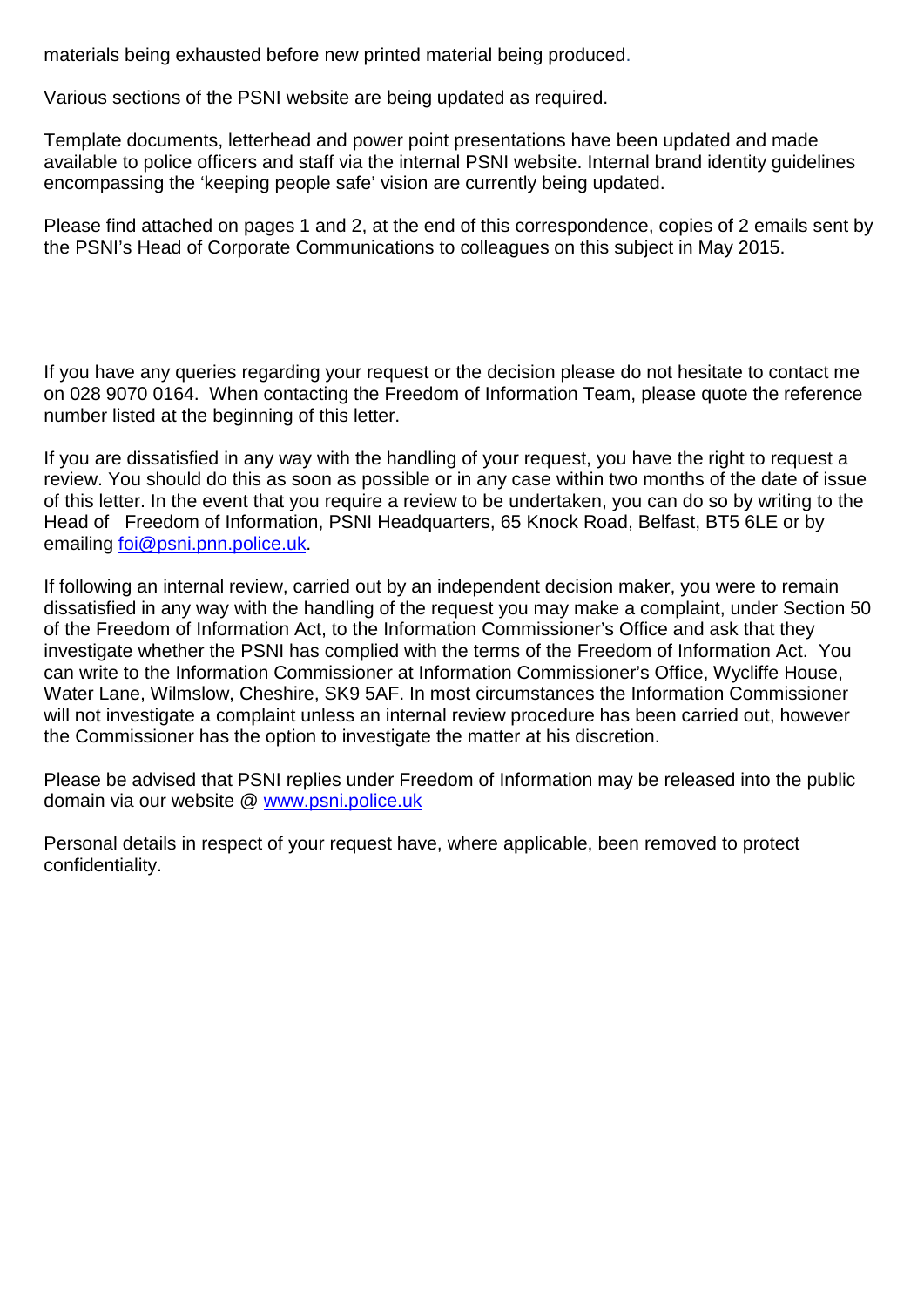|        |                   | <b>Not relevant to Request</b>                                      |
|--------|-------------------|---------------------------------------------------------------------|
|        |                   |                                                                     |
| Sent:  | 13 May 2015 16:37 | ٠                                                                   |
| To:    | YOUNG Liz         |                                                                     |
| $Cc$ : |                   | <b>Not relevant to Request</b>                                      |
|        |                   | Subject: 1.NOT PROTECTIVELY MARKED-All Networks: Corporate identity |

Liz,

Sorry - I've updated Policenet to reflect the info and links below.

Draft email for your perusal.

And yes, graphics are content to be the point of contact / guardians of the corporate identity.  $\mathsf{C}$ 

 $\mathbf{r}$ 

Colleagues,

To ensure all corporate printed materials and other communications formats are consistent across the organisation, the Keeping People Safe template for electronic versions of headed paper, a letterhead for printing and a PowerPoint presentation template are all available to download from Policenet at http://policenet/main-

home/directory\_departments/corporatecommunicationshome\_11/mpr\_identityguidelines\_11.htm

If you need printed copies of headed paper or need advice regarding other documents and graphic design, contact Print and Design branch via email zPublications.Manager@psni.pnn.police.uk who will be happy to discuss your requirements.

For compliance.

Liz Young

**Not relevant to Request** 

 $\mathcal{L}^{\mathcal{L}}$ 

**Corporate Communications Department Police Headquarters** 65 Knock Road Belfast BT5 6LE

| Extension: |  |  |
|------------|--|--|
| Telephone: |  |  |
| Mobile:    |  |  |
| Email:     |  |  |

**Not relevant to Request**